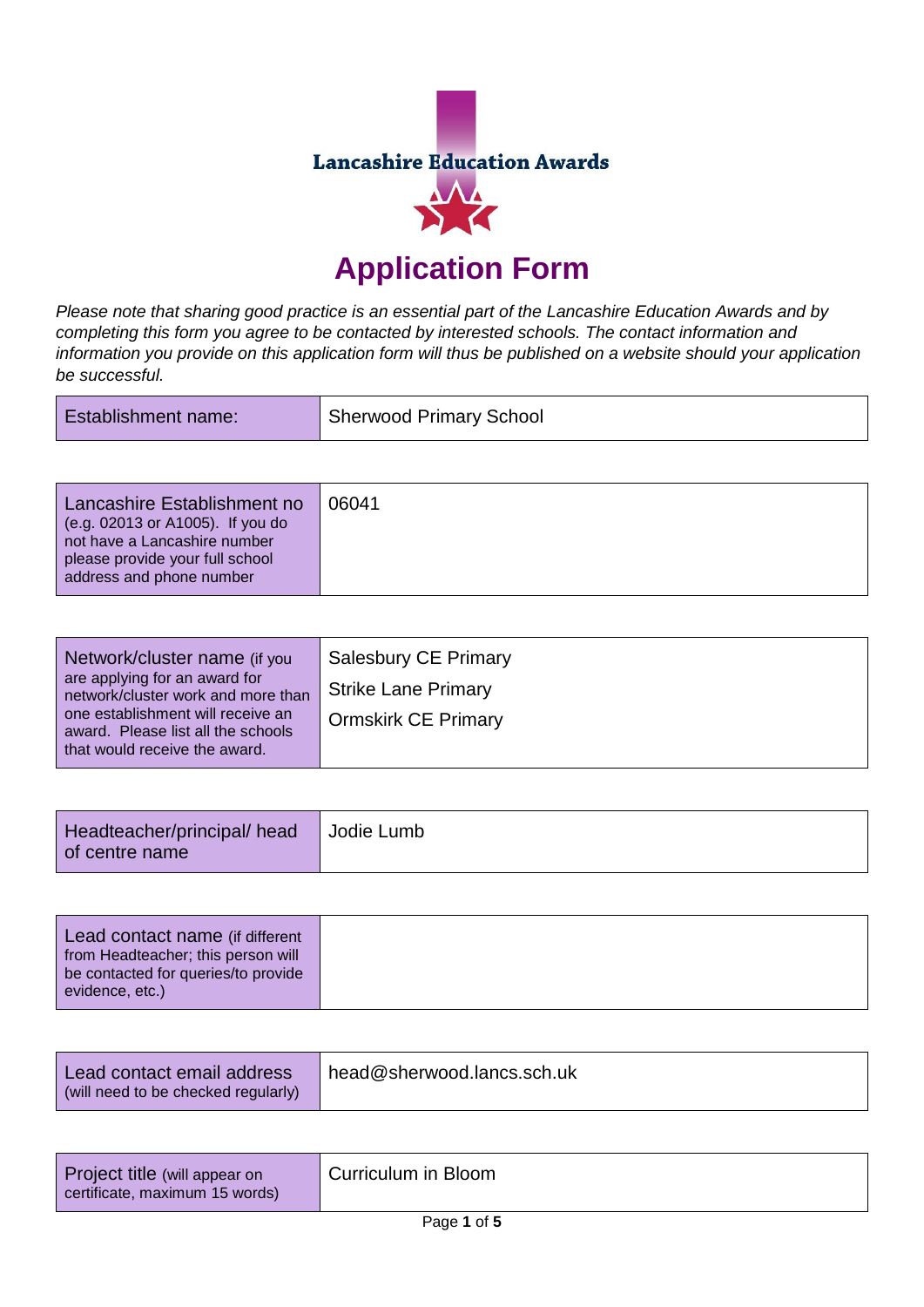Award applied for (please put an X in the appropriate box):

| <b>Award category</b>                                                                                                                                  | X |
|--------------------------------------------------------------------------------------------------------------------------------------------------------|---|
| <b>Innovate</b>                                                                                                                                        |   |
| A project that demonstrates practice that is new or ground breaking, which<br>successfully engaged and enthused learners.                              |   |
| <b>Achieve</b>                                                                                                                                         |   |
| A project had measurable impact on raising outcomes for pupils.                                                                                        |   |
| <b>Invest</b>                                                                                                                                          |   |
| A project that has had a positive impact upon an aspect of the wider school<br>community.                                                              |   |
| <b>Collaborate</b>                                                                                                                                     | X |
| A project that involved work across more than one school or work with other<br>agencies.                                                               |   |
| <b>Inspire</b>                                                                                                                                         |   |
| A project that demonstrates embedded exceptional provision of an aspect of the<br>curriculum. Practice will have been developed and refined over time. |   |

Project summary (maximum 200 words)

A collaborative project bringing together subject leaders from four Lancashire Primary Schools to develop the broader curriculum, bespoke to each school setting.

How did you identify the need for this project? What were you hoping to achieve?

The collaboration and discussion between the four headteachers identified a shared need. Careful consideration was given to the CPD needs of subject leaders in each setting and the current Self Evaluation of curriculum provision in each school.

It was our aim to:

Inspire and develop a curriculum vision that excites and engages children and staff in each school.

Develop a bespoke curriculum in each school

Provide opportunities for collaboration and networking for curriculum leaders

Provide the freedom for subject leaders to lead and own the development of their subject Re-design the curriculum and plan CPD to cascade to staff in own schools

Establish close links with school improvement and contribution made by subject leaders to school self-evaluation.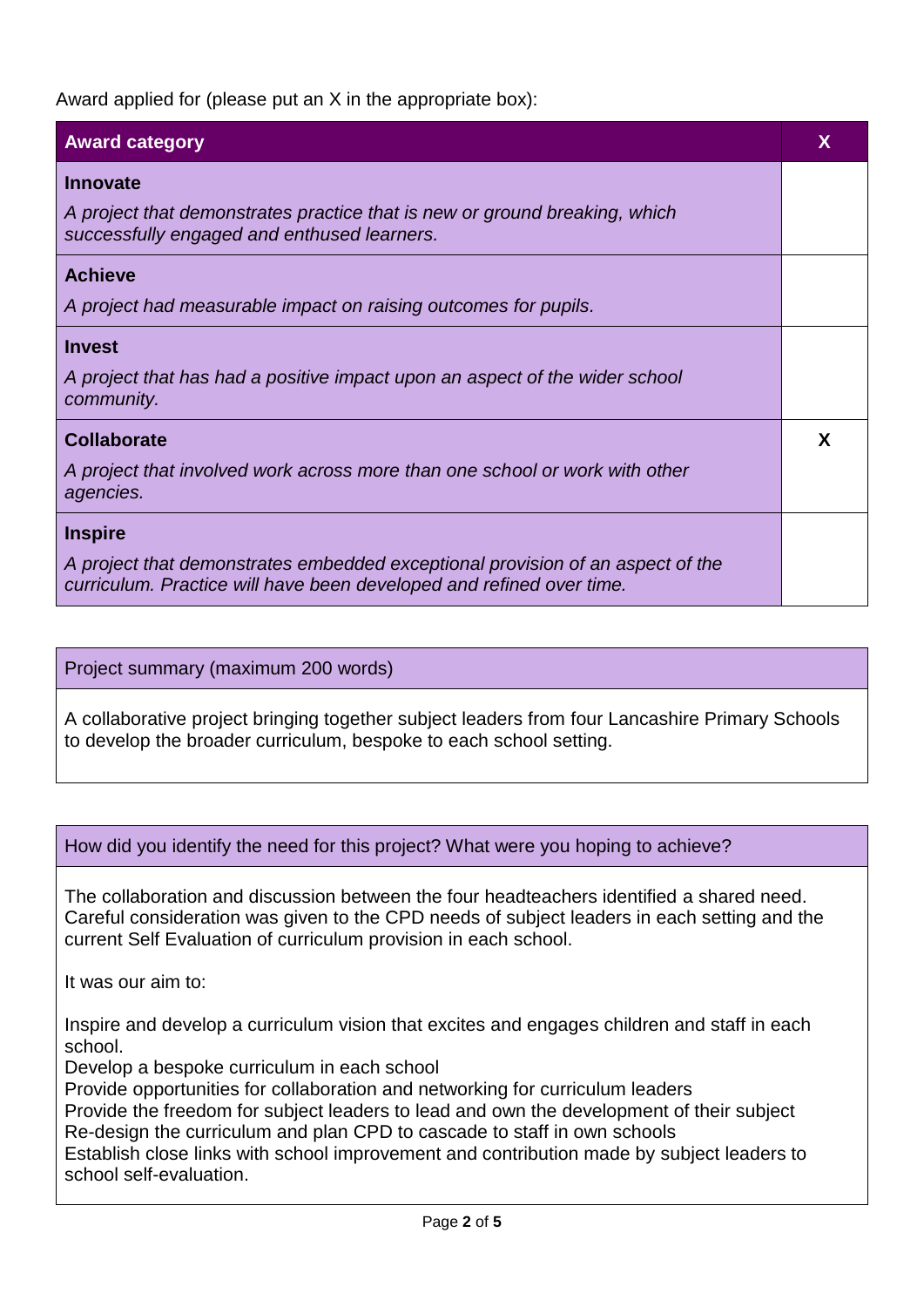Who led the project?

The Headteachers in each school of the cluster

## What steps/actions did you take?

Planned an opening conference for Science, History and Geography Subject Leaders from each school at Brockholes Conference Centre.

Opening session with a visiting speaker that focussed on Subject Leadership and the opportunity being presented to embrace an area of curriculum development.

Key workshops that focussed on:

- Introducing school contexts and local links
- National Curriculum Statutory Guidance
- Who is a Primary Geographer, Historian and Scientist?
- Blooms Taxonomy and application across the curriculum
- Questioning, experiences and entitlement in each area of the curriculum

Subject leader clusters formed and visits to each school by each subject cluster delivered over a period of two terms. Visits to each school focussed on:

- Review of long term curriculum maps
- Resources and teaching and learning approaches in each curriculum area
- CPD planning
- Shared best practice

Bespoke INSET delivered by each subject leader to staff in their own school focussing on:

- Curriculum redesign
- Application of Blooms Taxonomy to learning
- Examples of excellent practice
- A vision for subject development moving forward

Closing conference - Opening session delivered by an Artist that focussed on giving each subject area a visual impact. Key workshops that focussed on:

- Subject specific vocabulary
- Giving each subject a visual presence
- Arts and Cultural links with History, Geography and Science
- Local contexts within each subject
- Next steps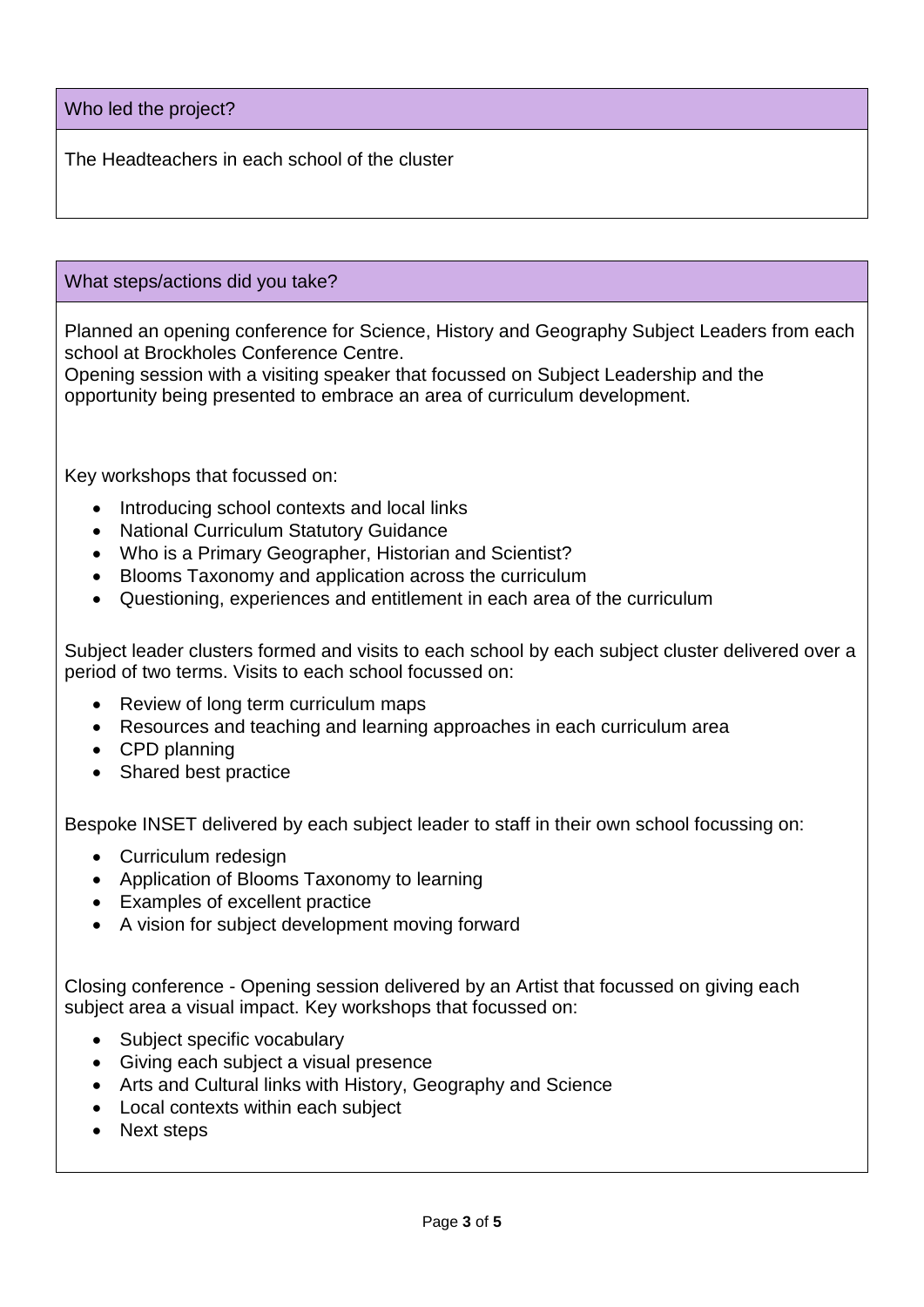What was the impact of the project and how was this measured/assessed?

Subject leaders demonstrated strengthened leadership through delivery of bespoke CPD in own schools, discussions with governors, clarity of vision

Actions plans developed and delivered

Bespoke curriculum documentation developed in each school

Arts and Cultural links established

Whole school focus on the wider curriculum and cross curricular impact evident in children's books

Time as Headteachers to review the wider curriculum

Wellbeing - time, food, location, share best practice, reflect, plan.

What are the next steps? How will you follow up this work?

Cascade the model to other subjects within our own schools

Continue in subject clusters, develop own work

Share the model within local clusters

Continue to invest in development of subject leadership

Feed priorities into school improvement

Continue to provide a platform for subject leaders to share developments and best practice

Headteachers to support and promote the valuable opportunities and contributions that subject leaders can make.

Please attach any supporting evidence – this will be considered alongside the application.

Evidence could include: school improvement plans, governors minutes, e-scrapbooks, examples of children's work, PowerPoints, photographs, letters from parents, anything that demonstrates the outcome of the project.) **Please be mindful that files containing large numbers of high resolution images/video clips may not be received.**

Supporting evidence attached: